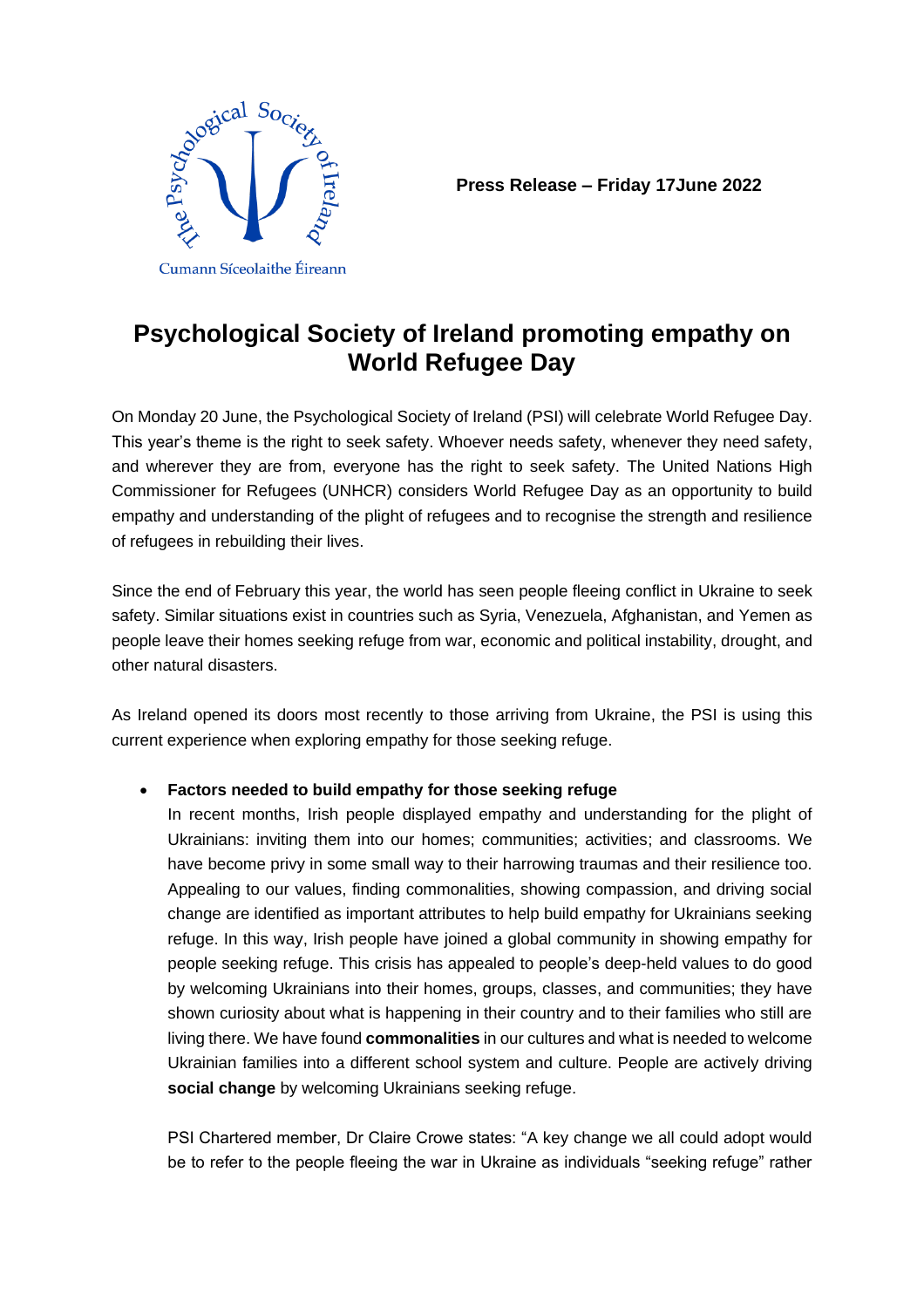than "refugees". When they become refugees, they are separate from us, and empathy is blocked. We need to hold on to the temporary nature of their situation to remind ourselves that this is not who they are but rather this is where they are right now."

#### • **What happens when we cultivate empathy?**

The Irish have long been an immigrant people so it is not surprising that we hold an ideal of ourselves as a welcoming people. For communities who have embraced the nearly 28,000 Ukrainians, in particular the host families who have brought them intimately into their families, there is also an inherent psychological reward in it. Research highlights times when we cultivate empathy, we actually improve the quality of our own lives.

#### • **What we learn, what our children learn**

We gain psychologically when we give support to others. In helping people escape war, conflict, and persecution we feel better about ourselves; it gives us a sense of belonging and of purpose, it boosts our self-esteem, and it even helps us to live longer. It is also contagious. Our children learn valuable lessons on moral and ethical values. Living in a world where their family has chosen to reach out and house or support individuals seeking refuge teaches children about how to treat others. Having these role models has been shown to foster a value in humanity and justice that is lifelong.

### • **Compassionate wisdom and courage**

Compassion is a motivational system linked with having a sensitivity to suffering as well as an intention and commitment to alleviate it. The key compassionate ingredients to help alleviate and prevent suffering are courage and wisdom. If we take an example, a host family is motivated to address suffering of others, they think wisely and importantly about what is and also importantly, what is not possible for them in hosting a family. With this wisdom, they show courage to bear witness to stories and experiences of people leaving a war-torn country to provide what individuals seeking safety might need. In the same continuum, a person who provides a welcoming meal for a Ukrainian family is motivated to address suffering too. They might employ the wisdom to know their house may not be suitable for a long-term stay and feel the courage to do what they can such as providing a meal, some clothes and supplies, recognising it may fall short of their bigger dreams and wishes. In this way, we need to have courage with wisdom – we need to wisely think through what we can and cannot do and we need courage to approach and try and alleviate the suffering of others. Importantly, the war rages on, so we need to continue to nurture our wisdom, our courage, and to show empathy to people seeking refuge whatever way we can.

#### • **Psychological first aid**

It is important for Ukrainian people who flee war to have a sense of safeness. To help support fostering a sense of resilience, they need to have a safe place, remain calm, hold onto hope, feel connected to others, and have a sense of self efficacy. It is important to emphasise that counselling or psychological therapies are not recommended in the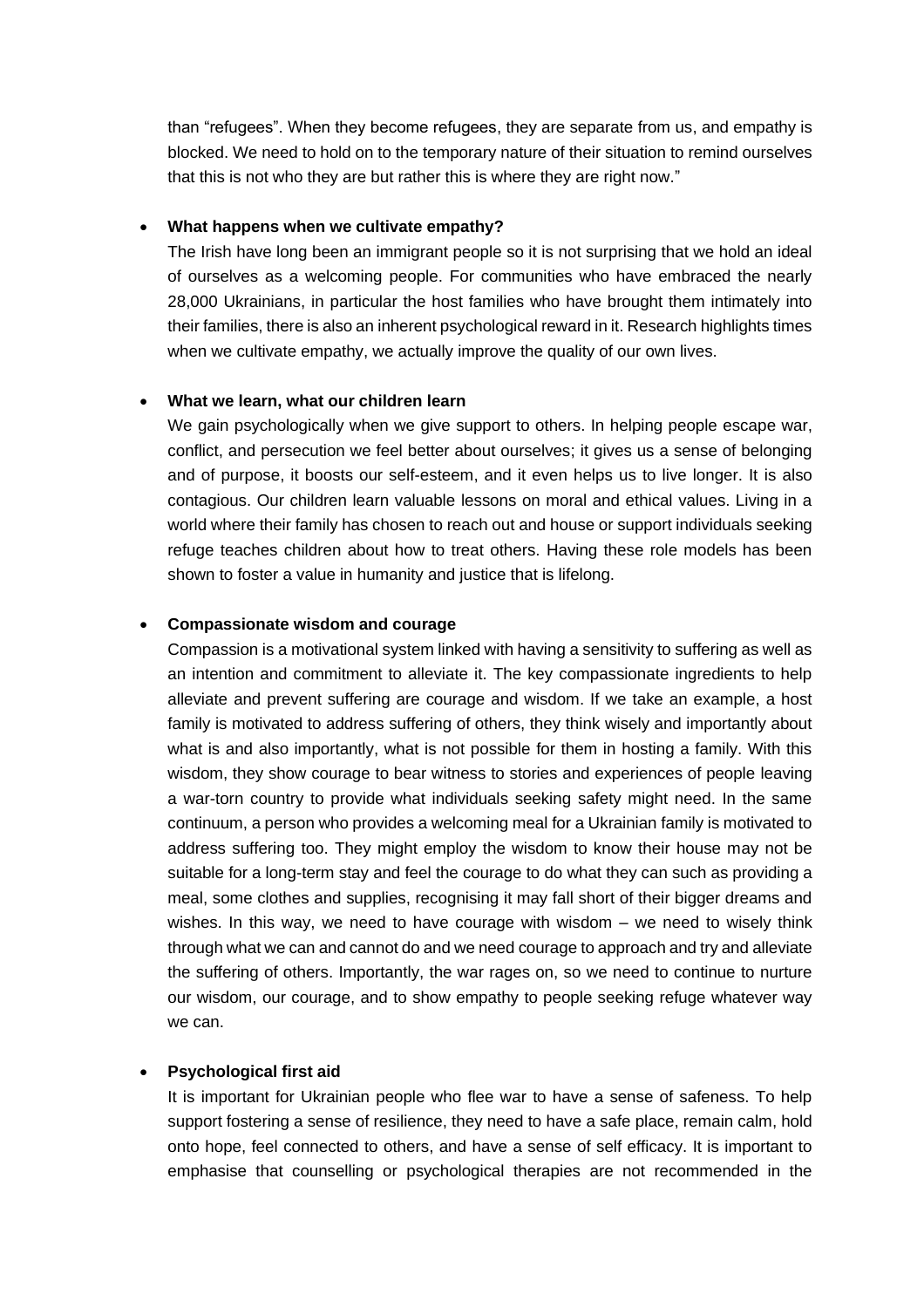immediate aftermath of a crisis. It is normal to experience distressing feelings and thoughts after a traumatic event. We understand we want to help and support those who have experienced the most horrific war crimes. Instead, psychological first aid, which is a humane and non-invasive approach to dealing with someone who has experienced a trauma and can be carried out by any person, is recommended.

We may have experienced a slowing down of our response to those seeking refuge. This is to be expected at this junction as we take stock and re-evaluate our resources and needs. Additionally, some may worry they will develop compassion fatigue and take on the worries and trauma of others. In compassion research, to take the metaphor of an oxygen mask, you have to have the courage to put your own oxygen mask on before helping others. If you do not have your own oxygen mask on, you will run out of oxygen and be physically unable to help anyone else. This oxygen mask is looking after yourself through getting adequate sleep, nutrition, social activities, exercise, and relaxation to help keep balance and be able to tolerate and witness other people's experiences, without taking it on board. This oxygen mask self-care supports our capacity to continue to show empathy, wisdom, and courage in our approach to individuals seeking refuge.

Dr Claire Crowe states: "On World Refugee Day, let's continue to build our empathy, bring wisdom and courage to ask how can I become involved to help others have a sense of safety, no matter how small a contribution, it matters. We can reflect on how we have contributed and what ways we can continue to contribute. Starting from a place of empathy on this World Refugee Day, take a moment to remind ourselves about what these people are fleeing from in order to take refuge and find safety here in Ireland. Pause and acknowledge what horrific traumas they have witnessed or been subjected to; or their family and friends have been subjected to. When people arrive in this country, they are seeking help and seeking safety. We can all have a role, no matter how small, in supporting that."

The Psychological Society of Ireland has a dedicated *Time of War Resources* section on the Society website, [www.psychologicalsociety.ie.](http://www.psychologicalsociety.ie/) This resource aims to provide assistance to those seeking refuge and who have been affected by war in Ukraine and in other countries.

# **ENDS.**

For further information, or to arrange an interview with spokesperson Dr Claire Crowe, please contact:

**Lisa Stafford PSI Head of Communications [lisastafford@psychologicalsociety.ie](mailto:lisastafford@psychologicalsociety.ie) +353 87 945 2801**

**Points to note:**